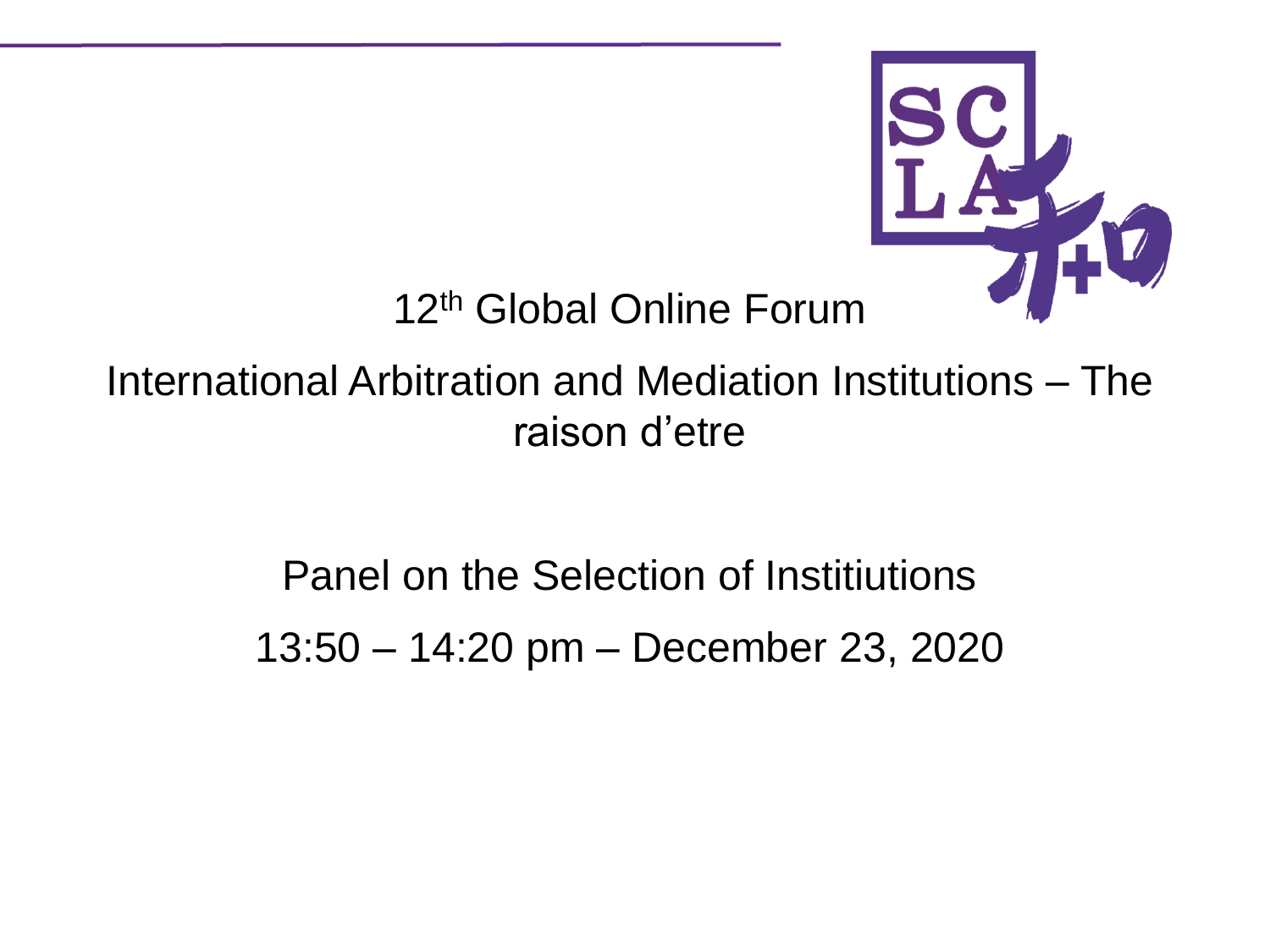#### Panel members – Introductory statements

- Olga Tsiptse, Greece Overcome unfamiliarity with arbitration
- Kati Komorosky, USA– Court appointed or voluntary mediation
- Federica Bargetto Arbitration clause impact on outcome
- Lilia Klochenko *Ad hoc vs.* institutional arbitration
- Sherlin Tung, Hong Kong SAR Compare institutions
- Suhail Nigar, England client perspective, combining rules
- Arun Kasi, KL Jurisdiction in courts (*e.g.* enforcement)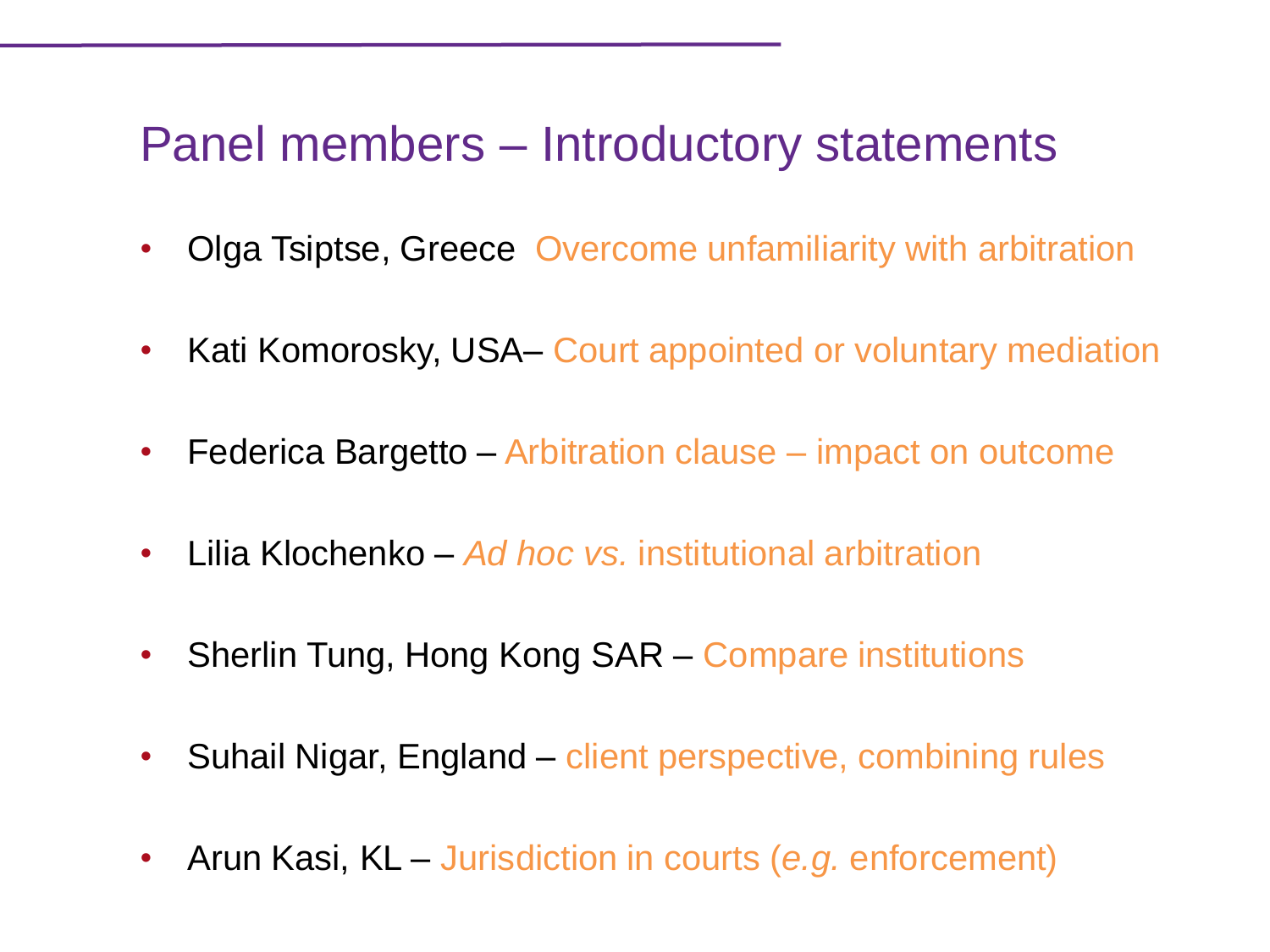### *Ad hoc vs.* **institutional arbitration**

**Lilia Klochenko PhD jur., FCIArb, Attorney at Law**

#### **♦ Advantages of Ad Hoc Arbitration**

- **♦ Categories of Disputes**
- **♦ Comparative Statistics**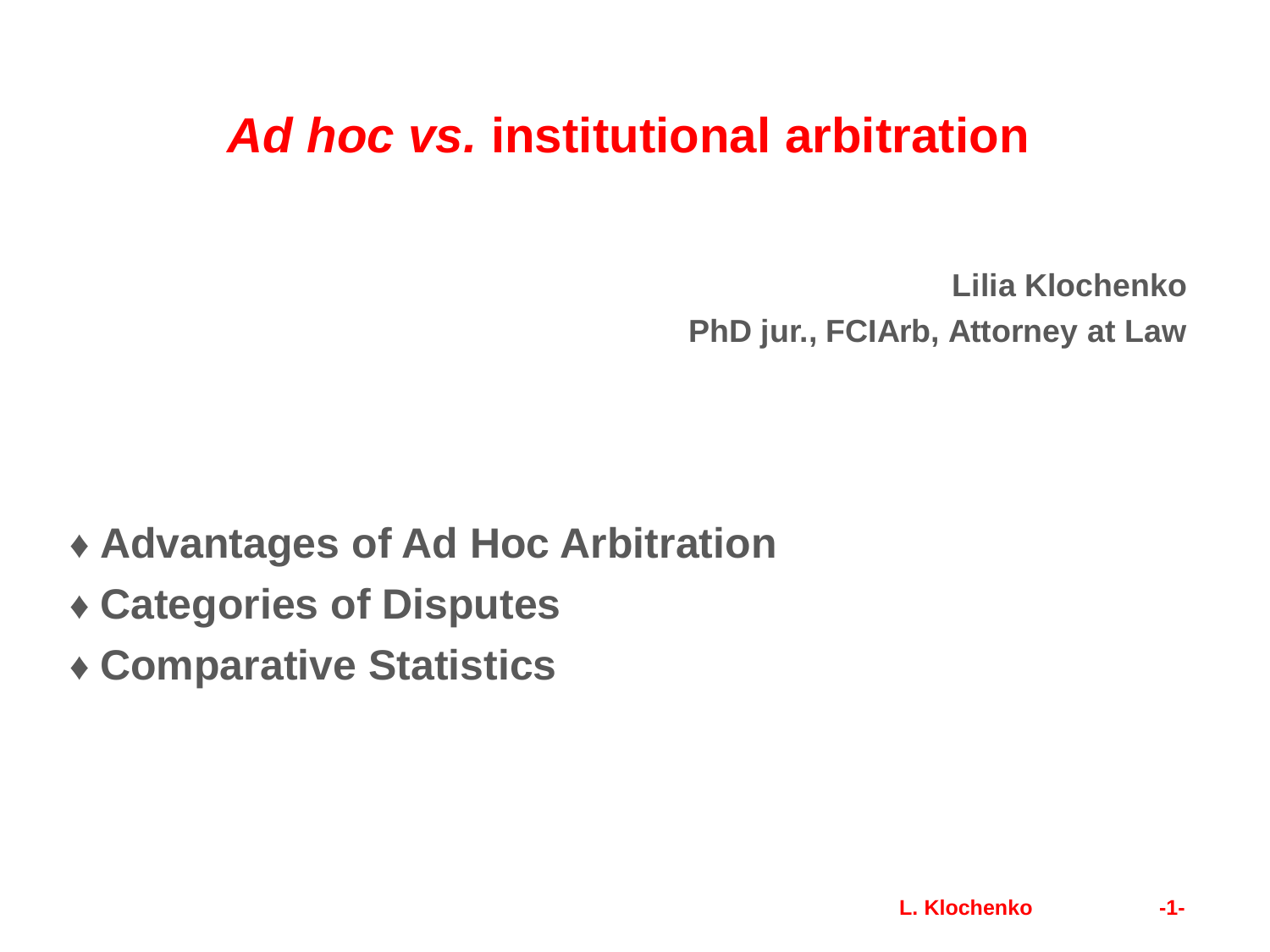## **Advantages of Ad Hoc Arbitration:**

- **♦ F**reedom of creativity and **F**lexibility: possibilities for tailoring and fine-tuning the procedure as much as necessary for the case
- **♦ E**fficiency and **C**ertainty: collaborative parties and experienced arbitrators can provide speed and cost-efficiency (quick appointment process; no layers of administration, supervision or scrutiny; no administrative fees; established procedure format)
- **♦ A**bility to choose an institution to facilitate and support

**♦ Ad hoc** can be tailored to suits all **C**laims **B**ig or **S**mall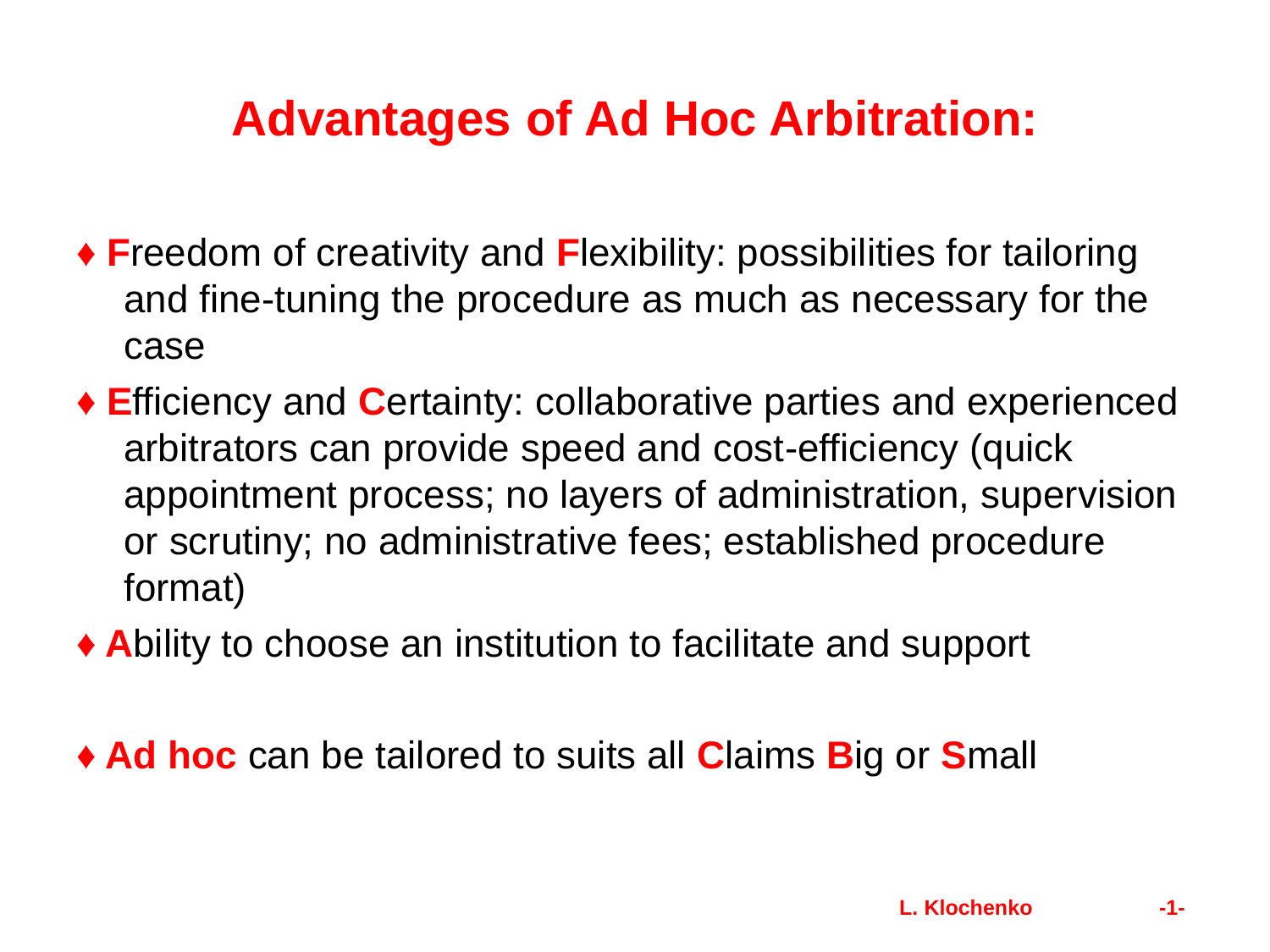# **Categories of Disputes - 1:**

- **♦** Investment Disputes: ICSID vs UNCITRAL: Different Approaches on Some Key Issues (*Investment definition; Dual Nationals; Costs; Overturning Awards and Enforcement*)
- **♦** Insurance and Reinsurance Disputes:
	- $\Rightarrow$  Traditional ad hoc arbitration clauses with special requirements as to the arbitrators qualification
	- ⇨ Multi-party Disputes (*often involving international brokers*)
	- ⇨ Seriously focused on "double"-confidentiality
- **♦** Construction Sector Disputes:
	- $\Rightarrow$  Multi-tier dispute resolution process provided by FIDIC contracts
	- ⇨ Other types of Construction Disputes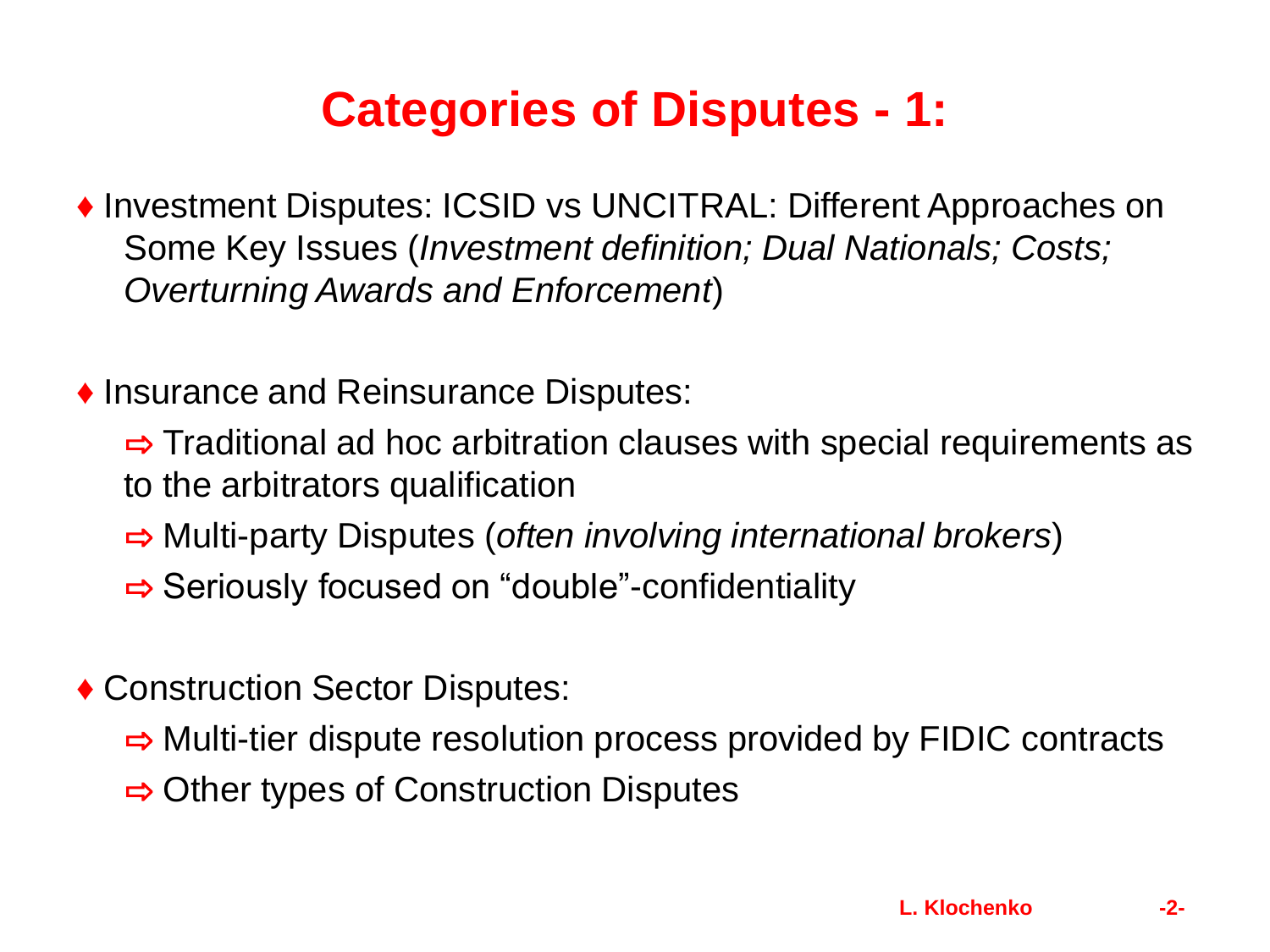# **Categories of Disputes - 2:**

◆ Maritime Disputes:

 $\Rightarrow$  Traditional demand for ad hoc arbitration in maritime activity

 $\Rightarrow$  Most arbitration proceedings in maritime ad hoc cases are conducted under the LMAA Terms and Procedures

 $\Rightarrow$  Other institutions widely offer services for administration of ad hoc arbitrations, including maritime disputes

**♦** Special industries/sectoral disputes:

 $\Rightarrow$  Disputes within mega-corporation: many small and medium disputes within a specific industry, a panel of professional arbitrators and a recommended arbitration clause, low costs (*examples from Russia: GAZPROM, ROSATOM, etc.*)